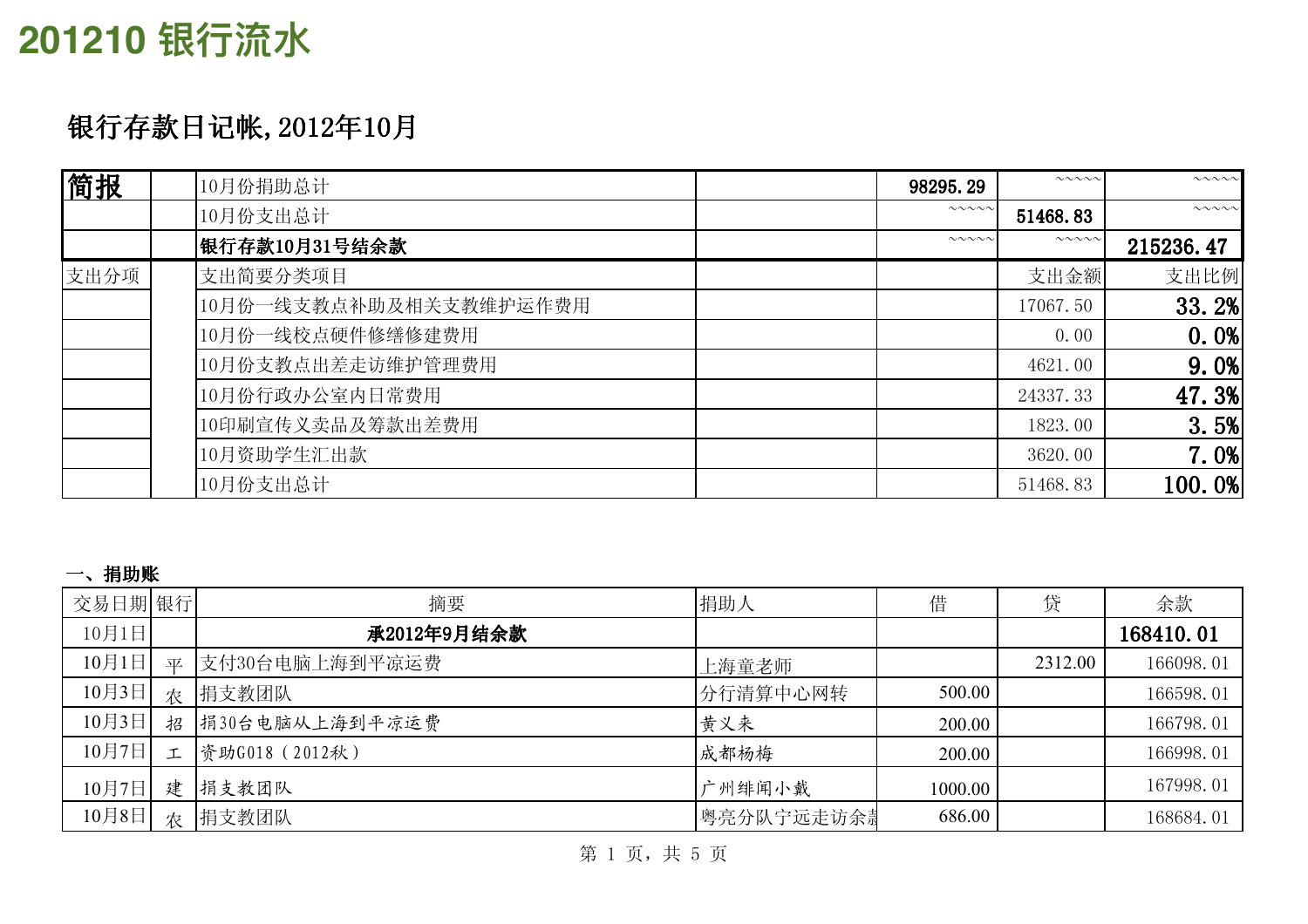| 10月9日  | 农             | 义卖画册台历                       | 成都茂林         | 476.00   |         | 169160.01 |
|--------|---------------|------------------------------|--------------|----------|---------|-----------|
| 10月10日 | $\frac{1}{2}$ | 从新淘宝店转入(明细另附每月进出)            | newhyy       | 10000.00 |         | 179160.01 |
| 10月11日 | 农             | 捐支教团队                        | 佛山嘉雯         | 50.00    |         | 179210.01 |
| 10月11日 | 平             | 支付烂房子高压锅                     |              |          | 160.00  | 179050.01 |
| 10月11日 | 平             | 支付烂房子积木                      |              |          | 203.00  | 178847.01 |
| 10月11日 | 平             | 支付青海共和图书教材                   |              |          | 49.50   | 178797.51 |
| 10月11日 | 平             | 支付呷咪坪物资运费                    |              |          | 700.00  | 178097.51 |
| 10月11日 | 平             | 支付阳山打印机与墨盒                   |              |          | 276.00  | 177821.51 |
| 10月12日 | 支             | 义卖画册台历                       | 上海KK         | 250.00   |         | 178071.51 |
| 10月12日 | $\frac{1}{2}$ | 资助学生H128, G019, G023 (2012秋) | 合肥铭涛         | 1900.00  |         | 179971.51 |
| 10月13日 | 农             | 义卖画册台历(用于捐平凉桌椅)              | 顺德爱心联盟12号晚星  | 500.00   |         | 180471.51 |
| 10月14日 | 工             | 捐新N+1                        | 南海小美         | 200.00   |         | 180671.51 |
| 10月14日 | 工             | 资助学生A006/G002/A019--2012秋    | 南海小美(包括大君    | 800.00   |         | 181471.51 |
| 10月15日 | 工             | 资助学生H127 -- 2012秋            | 四川金俊         | 1500.00  |         | 182971.51 |
| 10月15日 | 工             | 资助学生[待分配]                    | 给我两毛五        | 401.05   |         | 183372.56 |
| 10月15日 | 工             | 资助学生A010/C024/025--2012秋     | 上海何家红 (青松子   | 1401.00  |         | 184773.56 |
| 10月15日 | 工             | 资助学生A036A037--2012秋          | 建平王亮         | 400.00   |         | 185173.56 |
| 10月15日 | 农             | 义卖营服画册台历鼠标垫                  | 三现           | 280.00   |         | 185453.56 |
| 10月15日 | 平             | 支付旷达宜章支教2011秋特别补助-优          |              |          | 3000.00 | 182453.56 |
| 10月16日 | 农             | 义卖台历画册营服等                    | 办公室8月8--10月8 | 1039.40  |         | 183492.96 |
| 10月16日 | 农             | 支付潮人坊办公室8.18-9.18电费          |              |          | 214.40  | 183278.56 |
| 10月16日 | 农             | 支付两位老师支教证明邮寄费                |              |          | 25.00   | 183253.56 |
| 10月16日 | 农             | 资助学生B003、B007-2012秋          | 青海王钧         | 400.00   |         | 183653.56 |
| 10月16日 | 邮             | 资助学生C021-2012秋               | 苏州时正彦        | 200.00   |         | 183853.56 |

第 2 页, 共 5 页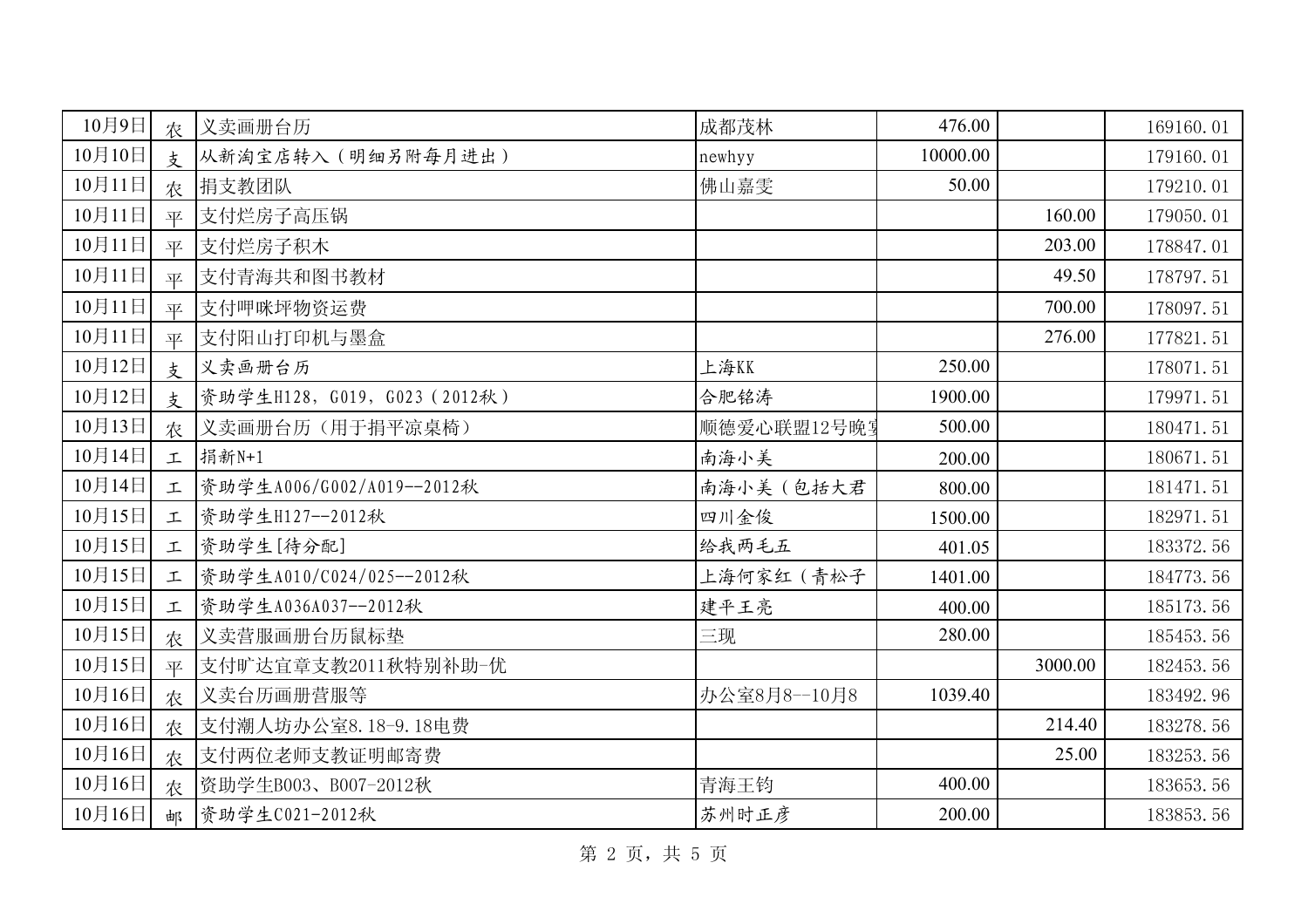| 10月16日 | 支             | 资助学生B005--2012秋            | 重庆刘于渝      | 200.00   |         | 184053.56 |
|--------|---------------|----------------------------|------------|----------|---------|-----------|
| 10月16日 | $\frac{1}{2}$ | 资助学生S001/S002--2011秋至2013春 | 卢理华        | 800.00   |         | 184853.56 |
| 10月17日 | 农             | 捐支教团队                      |            | 25000.00 |         | 209853.56 |
| 10月17日 | 农             | 支付6,7,8月义卖UNO苹果干货款         |            |          | 971.00  | 208882.56 |
| 10月17日 | 农             | 支付财富大厦原办公室2.1-7.2的电费       |            |          | 851.14  | 208031.42 |
| 10月17日 | 农             | 支付苏小英手工花勤工俭学款              |            |          | 620.00  | 207411.42 |
| 10月17日 | 农             | 支付韵达2-6月五个月的快递费            |            |          | 2317.14 | 205094.28 |
| 10月17日 | 平             | 支付H127高三复读资助款-2012秋        |            |          | 1500.00 | 203594.28 |
| 10月17日 | 平             | H127借支高三复读款-2012秋 (要还)     |            |          | 1500.00 | 202094.28 |
| 10月17日 | $\frac{1}{2}$ | 捐支教团队                      | 重庆刘于渝      | 100.00   |         | 202194.28 |
| 10月18日 | 工             | 捐平凉10套桌椅                   | 广州桂娜 (私人度假 | 2150.00  |         | 204344.28 |
| 10月18日 | 建             | 捐平凉桌椅5套                    | 上海超级玛利粥    | 1075.00  |         | 205419.28 |
| 10月19日 | 工             | 资助A011 (2012秋)             | 韶关杨上青      | 200.00   |         | 205619.28 |
| 10月20日 | 农             | 支付(补加)吕家8月伙食补助             |            |          | 200.00  | 205419.28 |
| 10月20日 | 农             | 支付吕家10月伙食补助                |            |          | 1750.00 | 203669.28 |
| 10月20日 | 农             | 支付(补加)白兔8月伙食补助             |            |          | 500.00  | 203169.28 |
| 10月20日 | 农             | 支付白兔10月伙食补助                |            |          | 1750.00 | 201419.28 |
| 10月20日 | 农             | 支付眼头10月伙食补助                |            |          | 1400.00 | 200019.28 |
| 10月20日 | 农             | 支付(补加)沈家8月伙食补助             |            |          | 300.00  | 199719.28 |
| 10月20日 | 农             | 支付沈家10月伙食补助                |            |          | 1750.00 | 197969.28 |
| 10月20日 | 农             | 支付宁远区培训老师中饭购菜(15人)         |            |          | 234.00  | 197735.28 |
| 10月20日 | 农             | 支付宁远区培训白兔5人包车到吕家村小         |            |          | 120.00  | 197615.28 |
| 10月20日 | 农             | 支付宁远区培训沈家与眼头9人包车到吕家村小      |            |          | 200.00  | 197415.28 |
| 10月20日 | 农             | 支付眼头村小学校用上网卡               |            |          | 398.00  | 197017.28 |

第 3 页, 共 5 页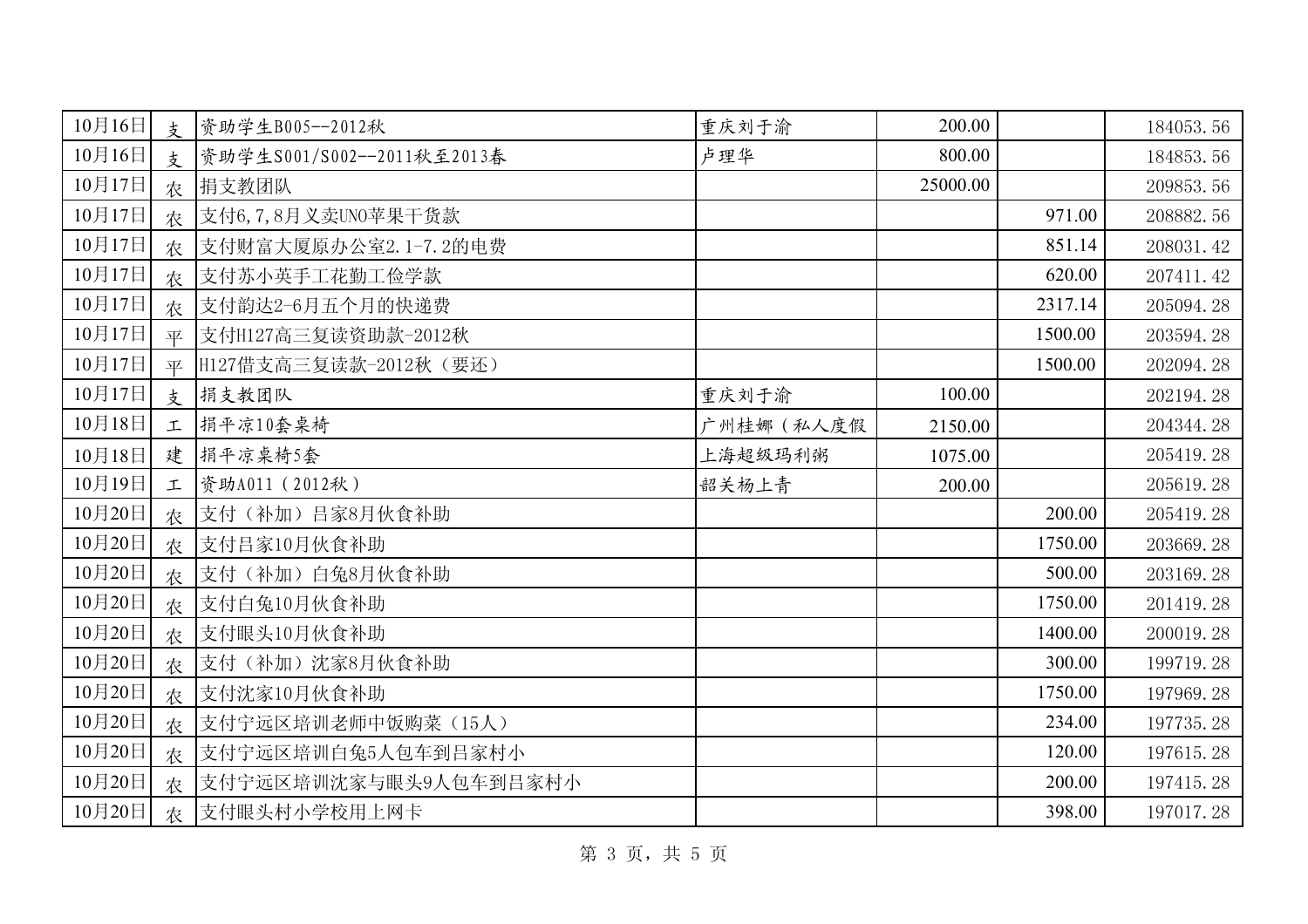| 10月20日 | 农             | 支付吕家修理电器5项费用                           |          |         | 165.00  | 196852.28 |
|--------|---------------|----------------------------------------|----------|---------|---------|-----------|
| 10月20日 | 农             | 支付小莎宁远培训走访借支                           |          |         | 433.00  | 196419.28 |
| 10月20日 | 农             | 支付宜章10月伙食补助                            |          |         | 700.00  | 195719.28 |
| 10月20日 | 农             | 支付宜章8月伙食补助(补加)                         |          |         | 100.00  | 195619.28 |
| 10月20日 | 农             | 支付汝城10月伙食补助                            |          |         | 700.00  | 194919.28 |
| 10月20日 | 农             | 支付汝城8月伙食补助(补加)                         |          |         | 100.00  | 194819.28 |
| 10月21日 | 工             | 捐平凉10套桌椅                               | 深圳狮子王芳   | 2150.00 |         | 196969.28 |
| 10月21日 | 农             | 捐平凉电脑运费一半(学校自付一半运费)                    | 平凉学校     | 1156.00 |         | 198125.28 |
| 10月21日 | 农             | 义卖台历7本鼠标垫1                             | 肥锋       | 136.00  |         | 198261.28 |
| 10月21日 | 农             | 义卖营服(20、21号宜章走访)                       | 阿锋及余老师   | 250.00  |         | 198511.28 |
| 10月21日 | 支             | 义卖台历                                   | 广州恒仔     | 450.00  |         | 198961.28 |
| 10月21日 | $\frac{1}{2}$ | 资助学生S011/S012--2011春-2012秋, (补交王秋豪一学期) | 温州郑洪     | 2600.00 |         | 201561.28 |
| 10月21日 | 中             | 资助8个孩子--2012秋                          | 广州徐尉华    | 5000.00 |         | 206561.28 |
| 10月22日 | 平             | 支付社工豆豆生活补助                             |          |         | 950.00  | 205611.28 |
| 10月22日 | 平             | 支付社工管家生活补助                             |          |         | 1500.00 | 204111.28 |
| 10月22日 | 平             | 支付社工小莎生活补助                             |          |         | 200.00  | 203911.28 |
| 10月22日 | 平             | 支付社工小宋生活补助                             |          |         | 500.00  | 203411.28 |
| 10月22日 | 平             | 支付社工小怡生活补助                             |          |         | 300.00  | 203111.28 |
| 10月22日 | 招             | 资助学生H098/H092--2012秋                   | 张家祺      | 3000.00 |         | 206111.28 |
| 10月22日 | 支             | 资助学生A007 (2012秋) H030 (2012秋2013春)     | 南京怡心(贺超) | 800.83  |         | 206912.11 |
| 10月23日 | 农             | 支付老办公室9月-2013年2月半年租金                   |          |         | 3600.00 | 203312.11 |
| 10月23日 | $\frac{1}{2}$ | 资助孩子B004--2012秋                        | 于东平      | 200.00  |         | 203512.11 |
| 10月24日 | 建             | 资助学生B030 (2012秋)                       | 诸城曾敏     | 200.00  |         | 203712.11 |
| 10月24日 |               | 建 资助学生C026、C027(2012秋)                 | 杨海滢      | 1200.00 |         | 204912.11 |

第 4 页, 共 5 页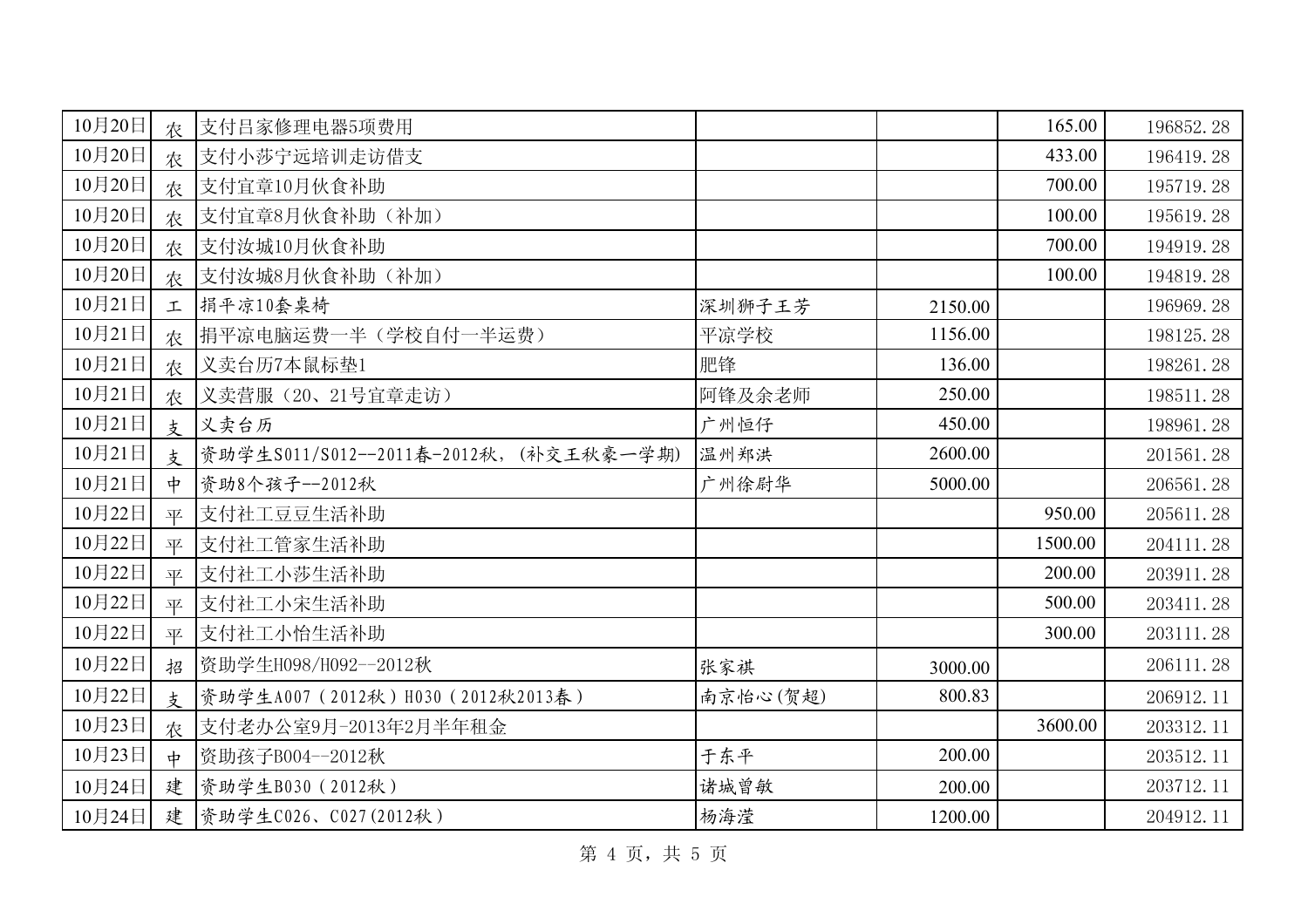| 10月24日 |               | 农 资助学生H073/074, H101-H104--2011秋 | 南海叶生 (叶志坚) | 5700.00  |          | 210612.11 |
|--------|---------------|----------------------------------|------------|----------|----------|-----------|
| 10月25日 | 工             | 资助学生S009 (2012秋2013春)            | 郑州杨燕超      | 400.00   |          | 211012.11 |
| 10月25日 | 农             | 捐6套平凉桌椅其余木里练习册及团队                | 纽约小雪       | 6232.10  |          | 217244.21 |
| 10月25日 | 农             | 资助A052--2012秋至2013春              | 陆雪萍        | 400.00   |          | 217644.21 |
| 10月25日 | 农             | 支付管家9月木里出差走访报销(已支4千)             |            |          | 1289.00  | 216355.21 |
| 10月25日 | 农             | 支付五哥10月初宁远走访报销                   |            |          | 370.00   | 215985.21 |
| 10月25日 | 农             | 支付五哥8,9月青海甘肃四川走访报销               |            |          | 2529.00  | 213456.21 |
| 10月25日 | 农             | 支付五哥8月17深圳出差报销                   |            |          | 266.00   | 213190.21 |
| 10月25日 | 农             | 支付五哥8月北京出差报销                     |            |          | 586.00   | 212604.21 |
| 10月25日 | 农             | 支付五哥9月办公室日常支出报销                  |            |          | 4169.65  | 208434.56 |
| 10月25日 | 邮             | 义卖台历画册                           | 韶关杨上青      | 115.00   |          | 208549.56 |
| 10月25日 | $\frac{1}{2}$ | 支付五哥8月日常支出报销                     |            |          | 9710.00  | 198839.56 |
| 10月26日 | 工             | 捐支教团队                            | 某热心者       | 2700.00  |          | 201539.56 |
| 10月26日 | 农             | 捐新N+1                            | 成昭红        | 200.00   |          | 201739.56 |
| 10月26日 | 招             | 捐支教团队                            | 北京小组义卖     | 10000.00 |          | 211739.56 |
| 10月26日 | $\frac{1}{2}$ | 捐支教团队                            | 保璐         | 100.00   |          | 211839.56 |
| 10月27日 | 农             | 捐支教团队                            | 某热心者       | 800.00   |          | 212639.56 |
| 10月28日 | 工             | 资助学生C030(2012秋)                  | 芜湖张艳       | 600.00   |          | 213239.56 |
| 10月28日 | 农             | 资助学生A008--2011秋至2012秋            | 成都毛月华      | 700.00   |          | 213939.56 |
| 10月29日 | 工             | 资助学生[待分配]                        | 上海浦东晏宇     | 201.90   |          | 214141.46 |
| 10月29日 | 支             | 义卖台历画册等                          | 青岛小组第八次    | 695.00   |          | 214836.46 |
| 10月30日 | 邮             | 资助学生G021-2012秋                   | 荷泽孙丹       | 200.00   |          | 215036.46 |
| 10月30日 | 支             | 资助学生G016 -- 2012秋                | 刘鸿         | 200.01   |          | 215236.47 |
|        |               |                                  | 小计         | 98295.29 | 51468.83 | 215236.47 |

第 5 页, 共 5 页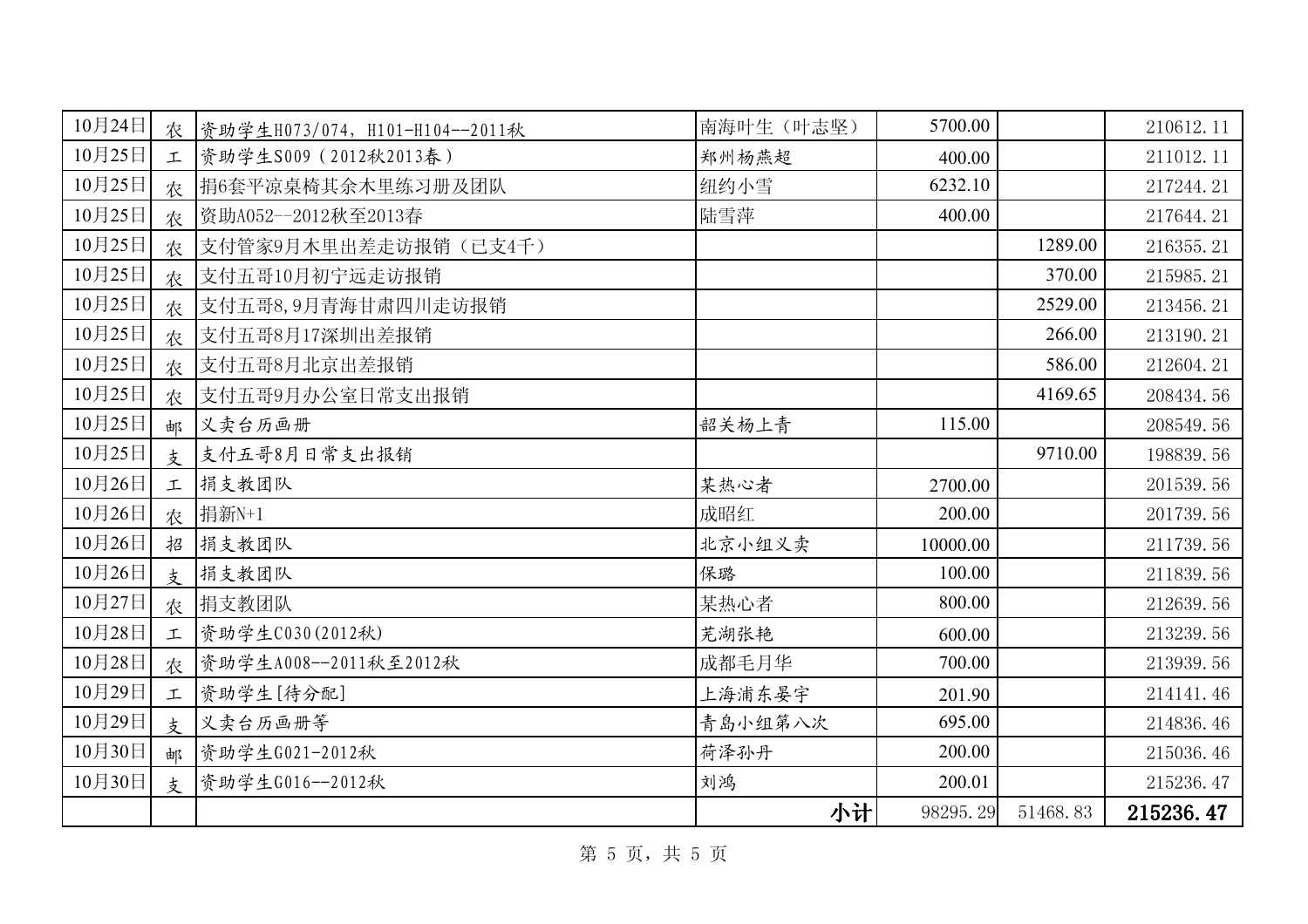# 201210 支付宝明细

### 新支付宝2012年10月明细-1

| 日期     | 行 | 摘要                          | 旺旺姓名              | 收入金额    | 支出金额     | 账户余额     |
|--------|---|-----------------------------|-------------------|---------|----------|----------|
| 10月1日  | 支 | 淘宝直捐,<br>在线支付               | mamibox           | 1201.00 |          | 16993.90 |
| 10月1日  | 支 | 好友营支教画册 等多件                 |                   | 80.00   |          | 17073.90 |
| 10月1日  | 支 | 勤工俭学 纯手工工艺花丝绢花 玫瑰           |                   | 119.00  |          | 17192.90 |
| 10月3日  | 支 | $N+5$ :<br>团队,<br>持续支教稳定的基石 | 没办法的我【电脑快递】       | 100.00  |          | 17292.90 |
| 10月6日  | 支 | 2013年精美台历(整体篇)              |                   | 191.00  |          | 17483.90 |
| 10月6日  | 支 | 【好友营吉祥物】礼盒套装                |                   | 70.00   |          | 17553.90 |
| 10月7日  | 支 | 2013年精美台历(整体篇)              |                   | 44.00   |          | 17597.90 |
| 10月7日  | 支 | 2012年秋季学生用作业本 等多件           | adazheng1122(郑露华) | 200.00  |          | 17797.90 |
| 10月8日  | 支 | 2013年精美台历(整体篇)              |                   | 99.00   |          | 17896.90 |
| 10月10日 | 支 | 累积每月转出一万到hyy5ge支付宝          |                   |         | 10000.00 | 7896.90  |
| 10月11日 | 支 | N+1支教老师补贴                   |                   | 9.00    |          | 7905.90  |
| 10月11日 | 支 | N+1支教老师补贴                   |                   | 1.00    |          | 7906.90  |
| 10月11日 | 支 | 2012年秋季学生用作业本               | 极地阳光517(刘安妮)      | 100.00  |          | 8006.90  |
| 10月11日 | 支 | 2012秋季四川各校学生用练习册(100元一份)    | yafeichang        | 200.00  |          | 8206.90  |
| 10月11日 | 支 | 捐助学生作业本(铭涛)                 |                   | 100.00  |          | 8306.90  |
| 10月11日 | 支 | 2013年精美台历(整体篇)              |                   | 44.00   |          | 8350.90  |
| 10月11日 | 支 | 格聂神山文化小学两位老师团体意外险费用         | 直接打款              | 1072.00 |          | 9422.90  |
| 10月12日 | 支 | 2012年秋季学生用作业本               |                   | 1000.00 |          | 10422.90 |
| 10月12日 | 支 | 昨天转款失败了                     | 直接打款              | 100.00  |          | 10522.90 |
| 10月12日 | 支 | 2012年秋季学生用作业本               |                   | 739.00  |          | 11261.90 |
| 10月13日 | 支 | 微捐助 (N+1): 团队               | shenhgh(沈虹)       | 300.00  |          | 11561.90 |
| 10月13日 | 支 | N+5: 团队                     | tb 0878735【电脑快递】  | 255.00  |          | 11816.90 |
| 10月14日 | 支 | N+5: 团队                     | 没办法的我【电脑快递】       | 300.00  |          | 12116.90 |
| 10月14日 | 支 | 微捐助 (n+1) 支教老师补贴            |                   | 50.00   |          | 12166.90 |
| 10月14日 | 支 | 微捐赠:<br>募集100套双人新桌椅         |                   | 215.00  |          | 12381.90 |
| 10月15日 | 支 | 微捐赠: 募集100套双人新桌椅            |                   | 215.00  |          | 12596.90 |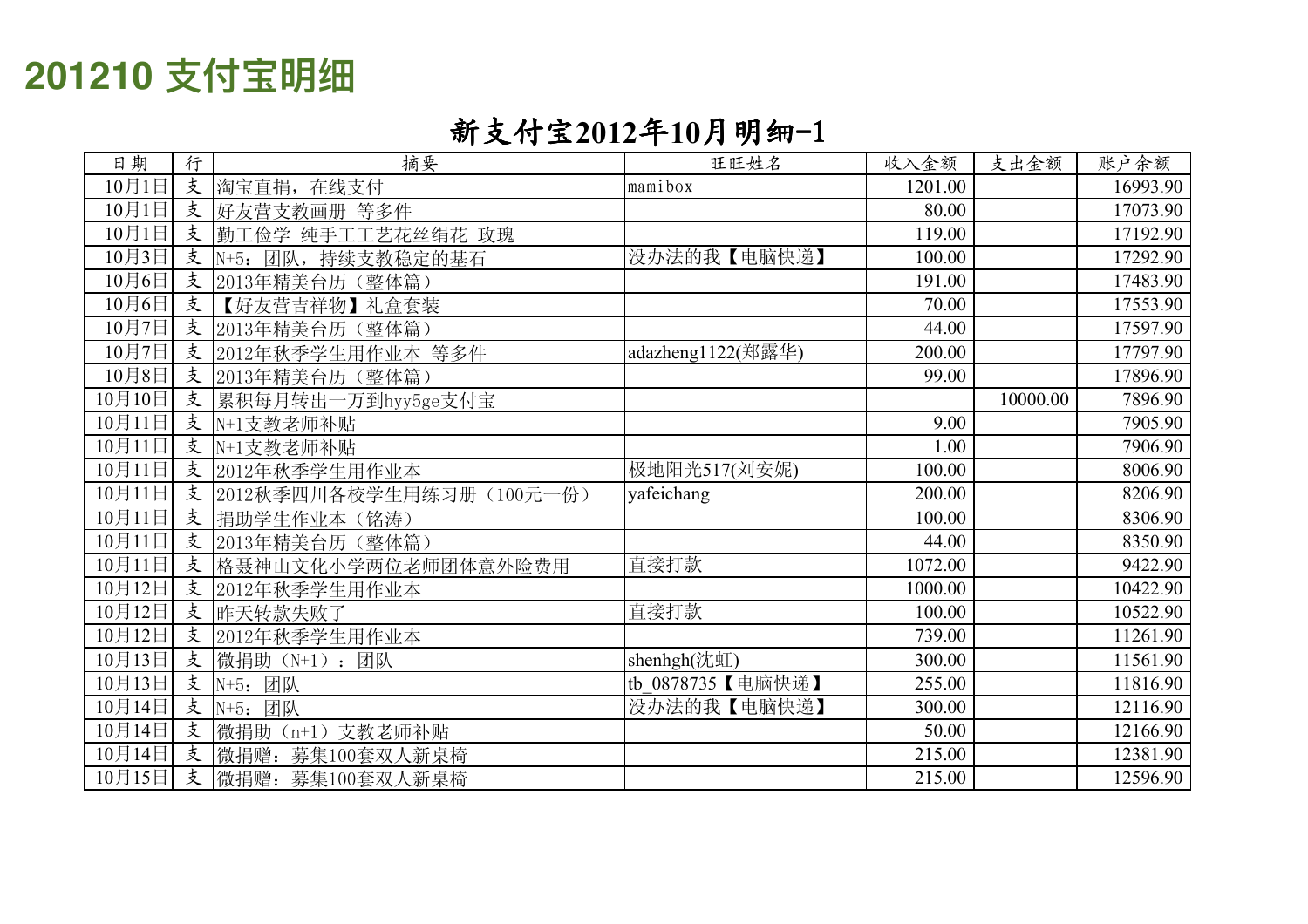| 10月15日                | 支 | 2012秋季四川各校学生用练习册          |                         | 1.00    | 12597.90 |
|-----------------------|---|---------------------------|-------------------------|---------|----------|
| 10月15日                | 支 | 2013年精美台历<br>(整体篇)        |                         | 44.00   | 12641.90 |
| 10月15日                | 支 | 2013年精美台历(整体篇)            |                         | 288.00  | 12929.90 |
| 10月15日                | 支 | 2013年精美台历(整体篇)<br>(5本包邮版) |                         | 90.00   | 13019.90 |
| 10月16日                | 支 | 资助胡国美                     | 朱晓波(13516815933)        | 200.00  | 13219.90 |
| 10月16日                | 支 | 支持参与活动                    | 沈燕萍(mida20080901@126.co | 400.00  | 13619.90 |
| 10月16日                | 支 | 微捐赠: 募集100套双人新桌椅          |                         | 215.00  | 13834.90 |
| 10月17日                | 支 | 好友营冰箱贴 等多件                |                         | 160.00  | 13994.90 |
| 10月17日                | 支 | 微捐赠: 募集100套双人新桌椅          |                         | 430.00  | 14424.90 |
| 10月17日                | 支 | 微捐赠:<br>募集100套双人新桌椅       |                         | 430.00  | 14854.90 |
| 10月17日                | 支 | 微捐赠:<br>募集100套双人新桌椅       |                         | 215.00  | 15069.90 |
| 10月17日                | 支 | 微捐赠:<br>募集100套双人新桌椅       |                         | 215.00  | 15284.90 |
| $\overline{10}$ 月17日  | 支 | 2012年秋季学生用作业本             | 帅哥吉吉(王东坡)               | 100.00  | 15384.90 |
| 10月17日                | 支 | 微捐赠:<br>募集100套双人新桌椅       |                         | 215.00  | 15599.90 |
| 10月17日                | 支 | 微捐赠:<br>募集100套双人新桌椅       |                         | 215.00  | 15814.90 |
| 10月18日                | 支 | 微捐助<br>团队<br>$(N+1)$ :    |                         | 20.00   | 15834.90 |
| 10月18日                | 支 | 微捐助 (N+1):<br>团队          |                         | 10.00   | 15844.90 |
| 10月18日                | 支 | 2012秋季四川各校学生用练习册 等多件      |                         | 50.00   | 15894.90 |
| 10月18日                | 支 | 微捐赠: 募集100套双人新桌椅          |                         | 215.00  | 16109.90 |
| 10月19日                | 支 | 2013年精美台历(整体篇)            |                         | 90.00   | 16199.90 |
| 10月19日                | 支 | 2012秋季四川各校学生用练习册          |                         | 10.00   | 16209.90 |
| 10月19日                | 支 | 微捐赠: 募集100套双人新桌椅          |                         | 2150.00 | 18359.90 |
| 10月20日                | 支 | 微捐赠: 募集100套双人新桌椅          |                         | 215.00  | 18574.90 |
| 10月20日                | 支 | 2012秋季四川各校学生用练习册          |                         | 10.00   | 18584.90 |
| 10月20日                | 支 | 微捐助 (n+1) 支教老师补贴          |                         | 10.00   | 18594.90 |
| 10月21日                | 支 | 2013年精美台历(整体篇)            |                         | 26.00   | 18620.90 |
| $10\overline{)121}$ 日 | 支 | 微捐助 (n+1) 支教老师补贴          |                         | 20.00   | 18640.90 |
| 10月21日                | 支 | 走婚桥沽湖高原苹果干 桌椅1            |                         | 415.00  | 19055.90 |
| 10月21日                | 支 | 走婚桥沽湖高原苹果干<br>等多件         |                         | 57.00   | 19112.90 |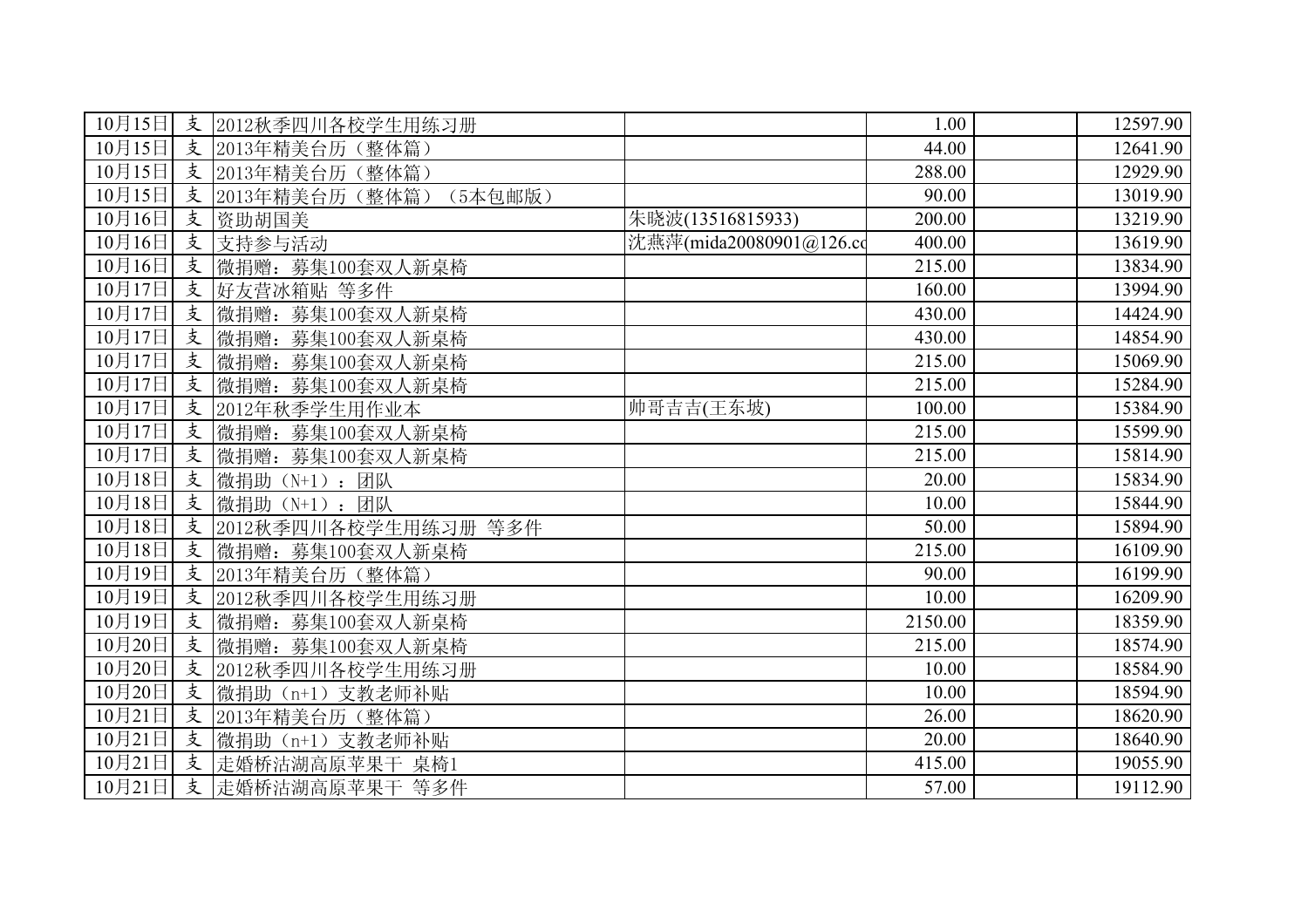| 10月22日               | 支 | 2012年秋季学生用作业本               |      | 7.00    | 19119.90 |
|----------------------|---|-----------------------------|------|---------|----------|
| 10月22日               | 支 | 微捐赠: 募集100套双人新桌椅            |      | 215.00  | 19334.90 |
| 10月22日               | 支 | 2013年精美台历(整体篇)              |      | 99.00   | 19433.90 |
| $\overline{10}$ 月22日 | 支 | 2013年精美台历 (整体篇)<br>(5本包邮版)  |      | 90.00   | 19523.90 |
| 10月22日               | 支 | 2013年精美台历(整体篇)              |      | 44.00   | 19567.90 |
| 10月22日               | 支 | 2013年精美台历(整体篇)<br>(5本包邮版)   |      | 90.00   | 19657.90 |
| 10月22日               | 支 | 义2013年精美台历(整体篇)<br>(5本包邮版)  |      | 90.00   | 19747.90 |
| 10月23日               | 支 | 2012秋季四川各校学生用练习册(100元一份)    |      | 100.00  | 19847.90 |
| 10月23日               | 支 | 2013年精美台历(整体篇)<br>(5本包邮版)   |      | 90.00   | 19937.90 |
| 10月23日               | 支 | 2013年精美台历(整体篇)<br>新鲜出炉 等多件  |      | 76.00   | 20013.90 |
| 10月23日               | 支 | 代张晨艳女士转账                    | 直接付款 | 1000.00 | 21013.90 |
| 10月23日               | 支 | 好友营支教画册 等多件                 |      | 45.00   | 21058.90 |
| $\overline{10}$ 月24日 | 支 | 2013年精美台历(整体篇)<br>(5本包邮版)   |      | 90.00   | 21148.90 |
| 10月24日               | 支 | 微捐赠: 募集100套双人新桌椅            |      | 430.00  | 21578.90 |
| 10月24日               | 支 | 微捐赠:<br>募集100套双人新桌椅         |      | 430.00  | 22008.90 |
| 10月24日               | 支 | 微捐赠: 募集100套双人新桌椅            |      | 215.00  | 22223.90 |
| 10月24日               | 支 | 微捐赠: 募集100套双人新桌椅            |      | 430.00  | 22653.90 |
| 10月24日               | 支 | 2013年精美台历(整体篇)              |      | 46.00   | 22699.90 |
| 10月24日               | 支 | 2013年精美台历(整体篇)<br>(5本包邮版)   |      | 90.00   | 22789.90 |
| 10月24日               | 支 | 2013年精美台历<br>(整体篇)          |      | 90.00   | 22879.90 |
| 10月25日               | 支 | 好友营支教画册 等多件                 |      | 183.00  | 23062.90 |
| 10月25日               | 支 | 2013年精美台历(整体篇)              |      | 18.00   | 23080.90 |
| 10月25日               | 支 | 2013年精美台历(整体篇)              |      | 26.00   | 23106.90 |
| 10月25日               | 支 | 微捐赠: 募集100套双人新桌椅            |      | 215.00  | 23321.90 |
| 10月25日               | 支 | 2013年精美台历(阳山篇)<br>(5本包邮版)多件 |      | 180.00  | 23501.90 |
| 10月25日               | 支 | 2013年精美台历(整体篇)              |      | 3600.00 | 27101.90 |
| 10月26日               | 支 | 2013年精美台历(整体篇)<br>(5本包邮版)   |      | 180.00  | 27281.90 |
| 10月26日               | 支 | 2013年精美台历 (整体篇)<br>等多件      |      | 43.00   | 27324.90 |
| 10月26日               | 支 | 好友营支教画册第二册 支教日记 等多件         |      | 313.00  | 27637.90 |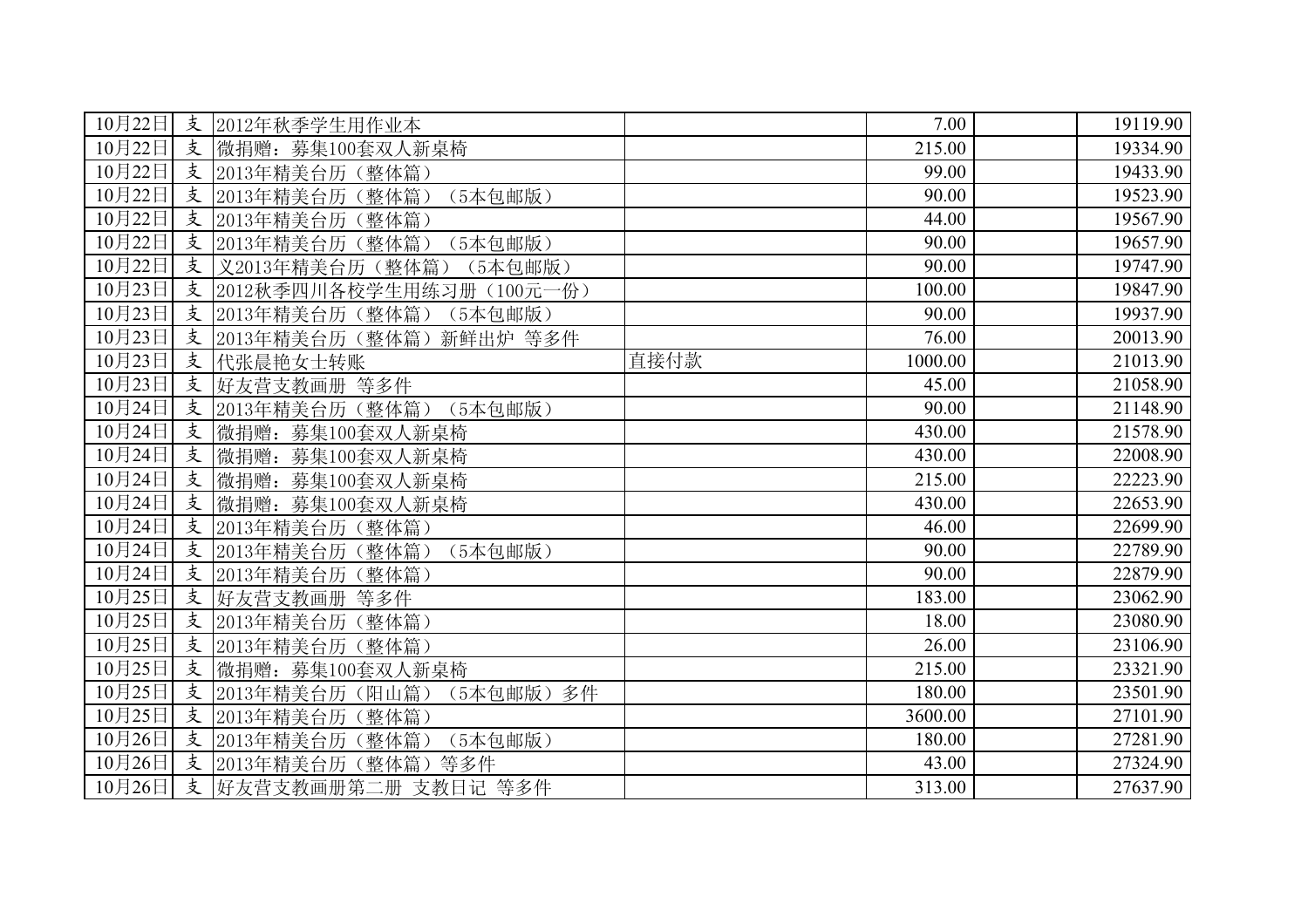| 10月26日                                           | 支 | 微捐助 (n+1) 支教老师补贴              | 50.00  |          | 27687.90 |
|--------------------------------------------------|---|-------------------------------|--------|----------|----------|
| 10月26日                                           | 支 | 2013年精美台历 (整体篇) 新鲜出炉 等多件      | 53.00  |          | 27740.90 |
| 10月26日                                           | 支 | 136-4116-4975 北京移动100元        | 99.20  |          | 27840.10 |
| 10月26日                                           | 支 | 2013年精美台历(整体篇)新鲜出炉 等多件        | 76.00  |          | 27916.10 |
| 10月26日                                           | 支 | 2013年精美台历(整体篇)<br>新鲜出炉        | 28.00  |          | 27944.10 |
| 10月26日                                           | 支 | 退运费                           |        | $-10.00$ | 27954.10 |
| 10月26日                                           | 支 | 退运费                           |        | $-1.00$  | 27955.10 |
| 10月26日                                           | 支 | 微捐赠:<br>募集100套 <u>双人新桌椅</u>   | 215.00 |          | 28170.10 |
| 10月27日                                           | 支 | 男装活动T恤及儿童装 等多件                | 112.00 |          | 28282.10 |
| 10月27日                                           | 支 | 2013年精美台历(整体篇)                | 180.00 |          | 28462.10 |
| 10月27日                                           | 支 | 微捐赠: 募集100套双人新桌椅              | 215.00 |          | 28677.10 |
| 10月27日                                           | 支 | 微捐赠: 募集100套双人新桌椅              | 215.00 |          | 28892.10 |
| 10月27日                                           | 支 | 2013年精美台历(整体篇)<br>等多件         | 73.00  |          | 28965.10 |
| $\overline{10}$ 月27日                             | 支 | 2013年精美台历(整体篇)                | 28.00  |          | 28993.10 |
| 10月28日                                           | 支 | 微捐助 (n+1) 支教老师补贴              | 10.00  |          | 29003.10 |
| $10\overline{\cancel{+}}28\overline{\cancel{+}}$ | 支 | 微捐赠: 募集100套双人新桌椅              | 215.00 |          | 29218.10 |
| 10月28日                                           | 支 | 2013年精美台历 (整体篇)<br>(5本包邮版)    | 90.00  |          | 29308.10 |
| 10月28日                                           | 支 | 三生红绳 等多件                      | 41.00  |          | 29349.10 |
| 10月29日                                           | 支 | 2013年精美台历(整体篇)                | 28.00  |          | 29377.10 |
| 10月29日                                           | 支 | 2013年精美台历<br>(整体篇)            | 90.00  |          | 29467.10 |
| 10月29日                                           | 支 | 2013年精美台历<br>(阳山篇)            | 90.00  |          | 29557.10 |
| 10月29日                                           | 支 | 2013年精美台历 (整体篇)               | 90.00  |          | 29647.10 |
| 10月29日                                           | 支 | 2013年精美台历(整体篇)                | 26.00  |          | 29673.10 |
| 10月29日                                           | 支 | 2013年精美台历(阳山篇)<br>(5本包邮版)     | 90.00  |          | 29763.10 |
| 10月30日                                           | 支 | 2013年精美台历(阳山篇)<br>(5本包邮版)     | 180.00 |          | 29943.10 |
| 10月30日                                           | 支 | 微捐助 (n+1) 支教老师补贴              | 50.00  |          | 29993.10 |
| 10月31日                                           | 支 | 2013年精美台历(阳山篇)<br>(5本包邮版)     | 90.00  |          | 30083.10 |
| 10月31日                                           | 支 | 2013年精美台历<br>(阳山篇)<br>(5本包邮版) | 90.00  |          | 30173.10 |
| 10月31日                                           | 支 | 2013年精美台历(整体篇)                | 106.00 |          | 30279.10 |